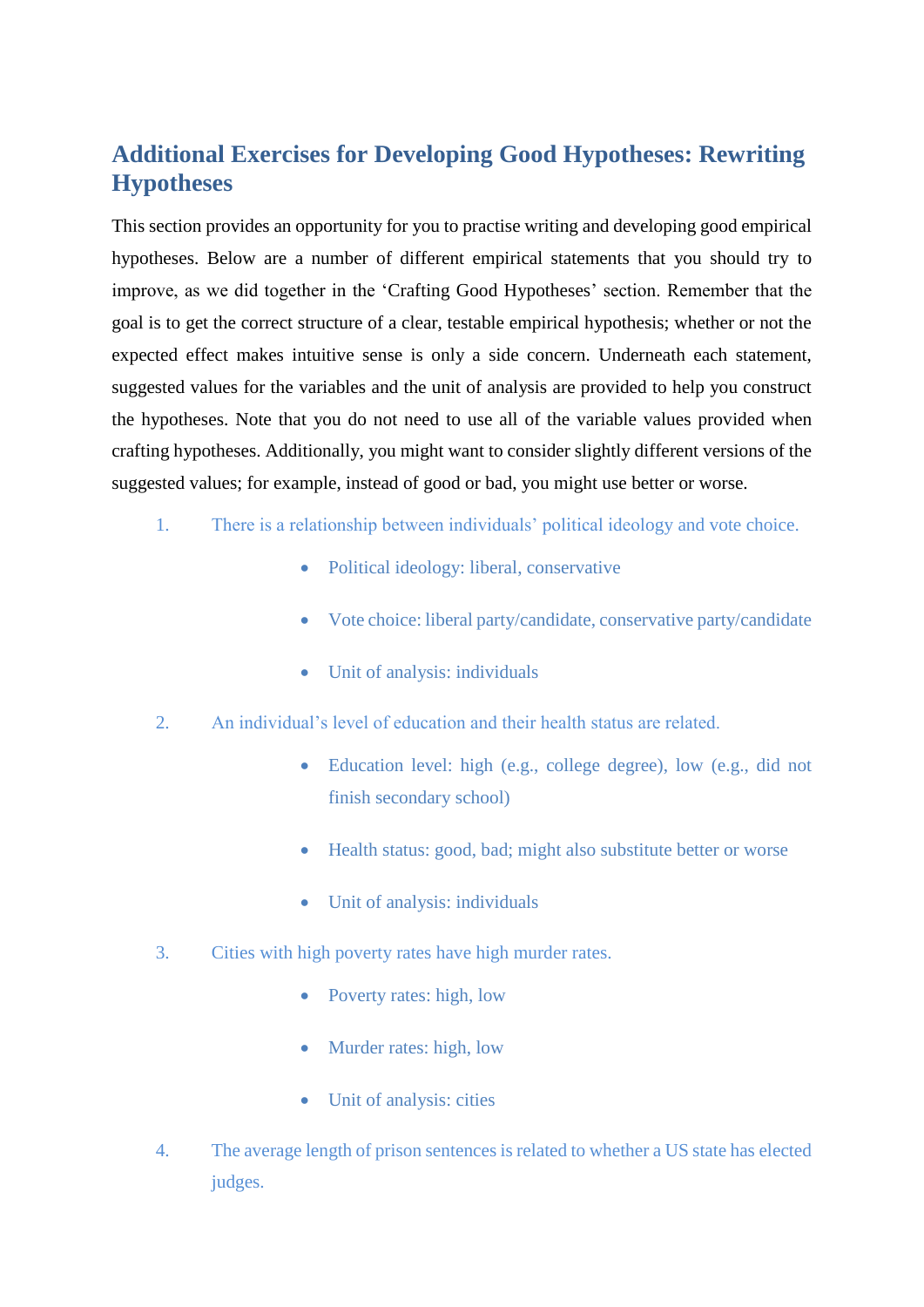- Prison sentences: short, long
- Elected judges: have elected judges, do not have elected judges
- Unit of analysis: US states
- 5. Countries with free university costs have more first-time university students.
	- University cost: free, not free; might also substitute high cost, low cost
	- University students: first-time, not first-time (with regard to whether first in family to go to university)
	- Unit of analysis: countries
- 6. The amount of tourism affects the amount of affordable housing in cities.
	- Tourism: high, low
	- Housing: affordable, not affordable
	- Unit of analysis: cities
- 7. Sales tax percentage is related to economic growth in a US state.
	- Sales tax: high, low
	- Economic growth: high, low
	- Unit of analysis: US states; might also substitute counties, provinces, or countries
- 8. Bounties for invasive snakes are related to the number of invasive snakes in a city.
	- Bounties: bounty, no bounty
	- Invasive snakes: more, fewer
	- Unit of analysis: cities; might also substitute counties, provinces, or countries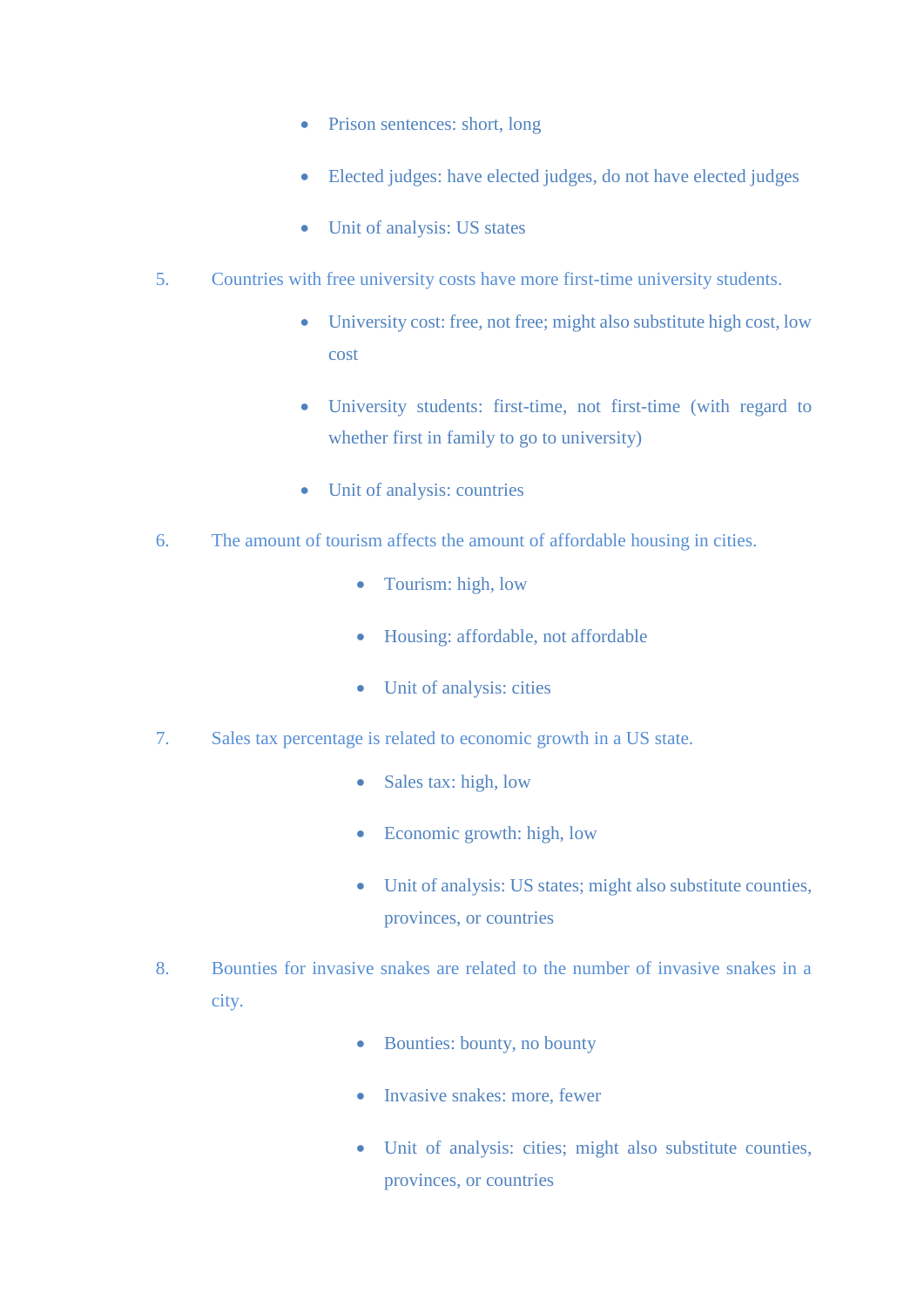- 9. Countries with the death penalty have less crime.
	- Death penalty: have, do not have
	- Crime: more, less
	- Unit of analysis: countries
- 10. The number of city parks is related to happiness in cities.
	- City parks: many, few
	- Happiness: happy, not happy
	- Unit of analysis: cities
- 11. The number of cloudy days is related to the number of suicides in cities.
	- Cloudy days: many, few
	- Number of suicides: many, few
	- Unit of analysis: cities
- 12. The strength of national identity is related to the likelihood of secession.
	- National identity: strong, weak
	- Secession: likely, not likely
	- Unit of analysis: nations
- 13. Consumption of fizzy drinks leads to tooth enamel decay.
	- Fizzy drinks: a lot, a little
	- Tooth enamel: decay, no decay
	- Unit of analysis: individuals
- 14. Anonymous job applications are related to fairness in hiring.
	- Job applications: anonymous, not anonymous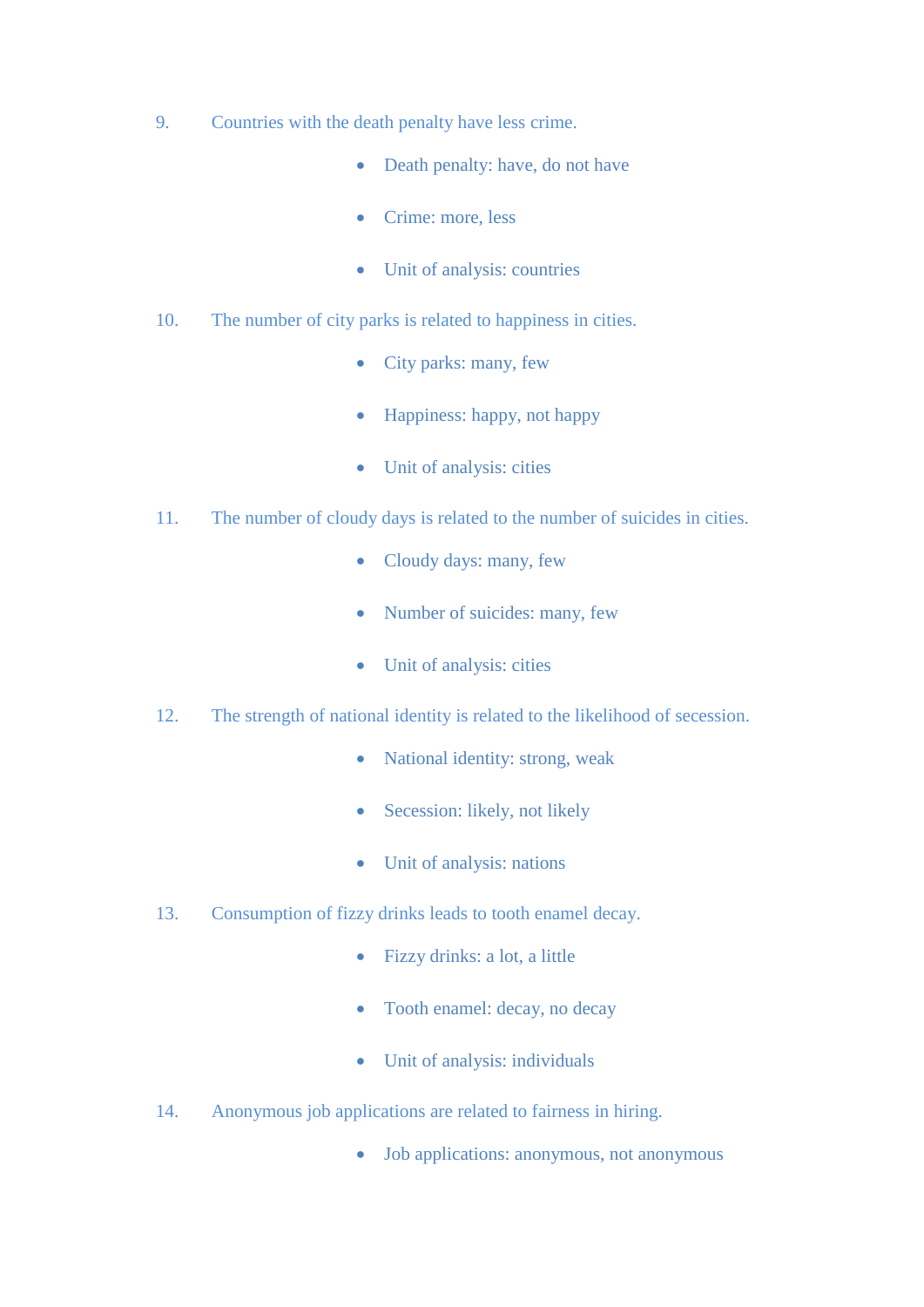- Fairness: fair, unfair
- Units of analysis: companies
- 15. Internet speed is related to technological innovation.
	- Internet speed: fast, slow
	- Economic growth: high innovation, low innovation
	- Unit of analysis: countries; might also substitute cities, counties, states, or provinces

# **Additional Exercises for Developing Good Hypotheses: Beginning with Variables**

It is one thing to take pre-existing statements and rewrite them to create better hypotheses. It is another thing to be given two variables and create hypotheses from scratch; traditionally, students find this more difficult. This section includes some examples for you to practise with. Intuition about the nature of the relationship between two variables is helpful, but again we are concentrating on developing good empirical hypotheses, which we can test to determine if they have merit or not. As in the previous section, values for the variables and the unit of analysis are provided to assist in the formation of hypotheses. Again, you do not need to use all the values and you may consider alternatives to some of the suggested values and words.

- 1. Write a good hypothesis using the following:
	- Political ideology: liberal, conservative
	- Religious service attendance frequency: frequent, not frequent
	- Unit of analysis: individuals
- 2. Write a good hypothesis using the following:
	- City taxes: high, low
	- Road quality: good, bad
	- Unit of analysis: cities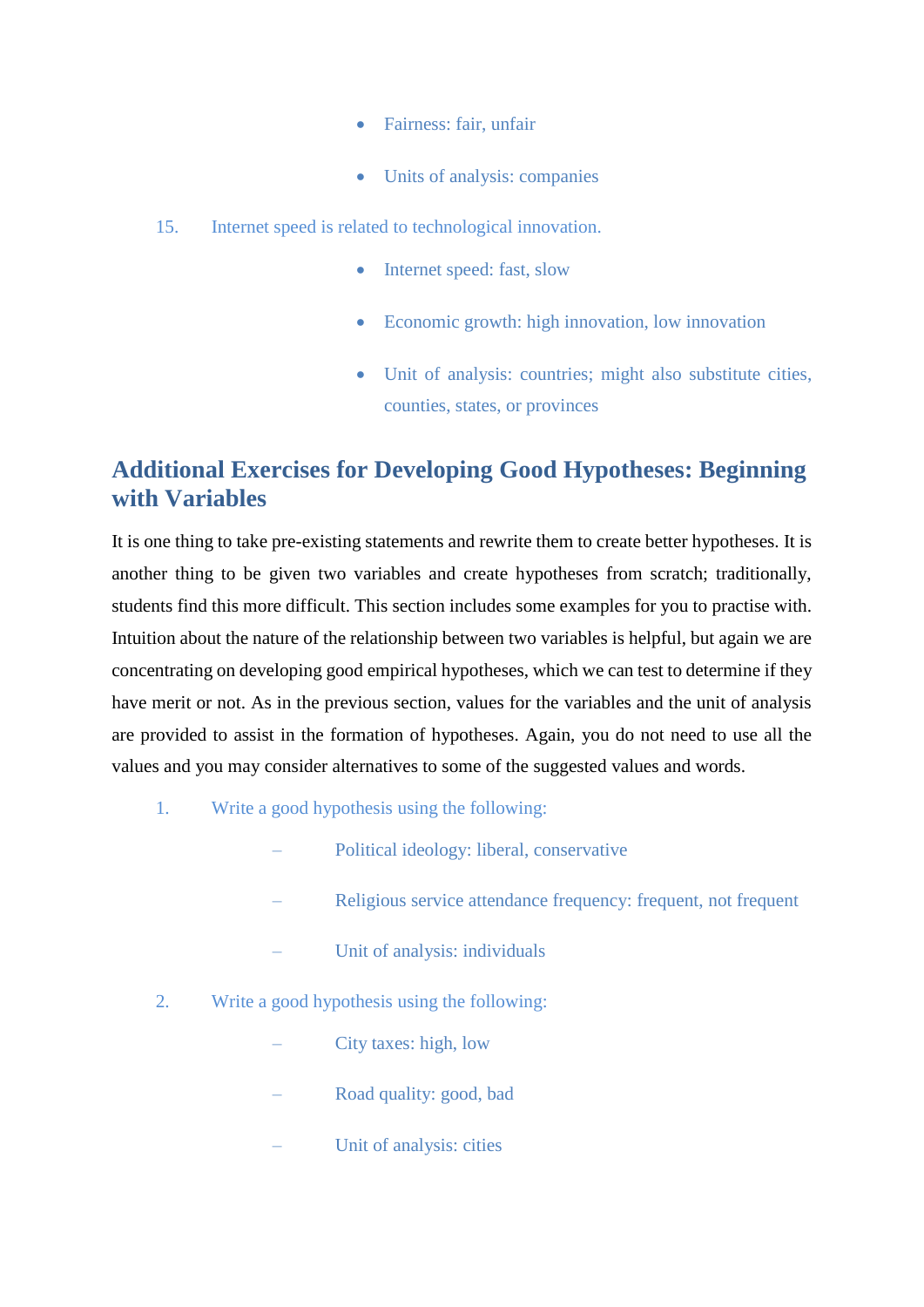- 3. Write a good hypothesis using the following:
	- Political stability: stable, unstable
	- Infectious disease control outbreaks: control, not control
	- Unit of analysis: countries
- 4. Write a good hypothesis using the following:
	- Government scandal: scandal, no scandal
	- Media coverage of government: critical coverage, not critical coverage
	- Unit of analysis: governments
- 5. Write a good hypothesis using the following:
	- Health insurance: has health insurance, does not have health insurance
	- Health status: healthy, unhealthy
	- Unit of analysis: individuals

## **SUGGESTED ANSWERS FOR 'REWRITING HYPOTHESES' SECTION**

Below are suggested answers for the section on rewriting hypotheses. These do not constitute an exhaustive list, but offers several possible correct versions.

1. Possible hypotheses:

(a) Individuals who are liberal are more likely to vote for the liberal party/candidate than individuals who are conservative.

(b) Individuals who are conservative are more likely to vote for the conservative party/candidate than individuals who are liberal.

2. Possible hypotheses:

(a) Individuals with a high education level are expected to have a good health status compared to individuals with a low education level.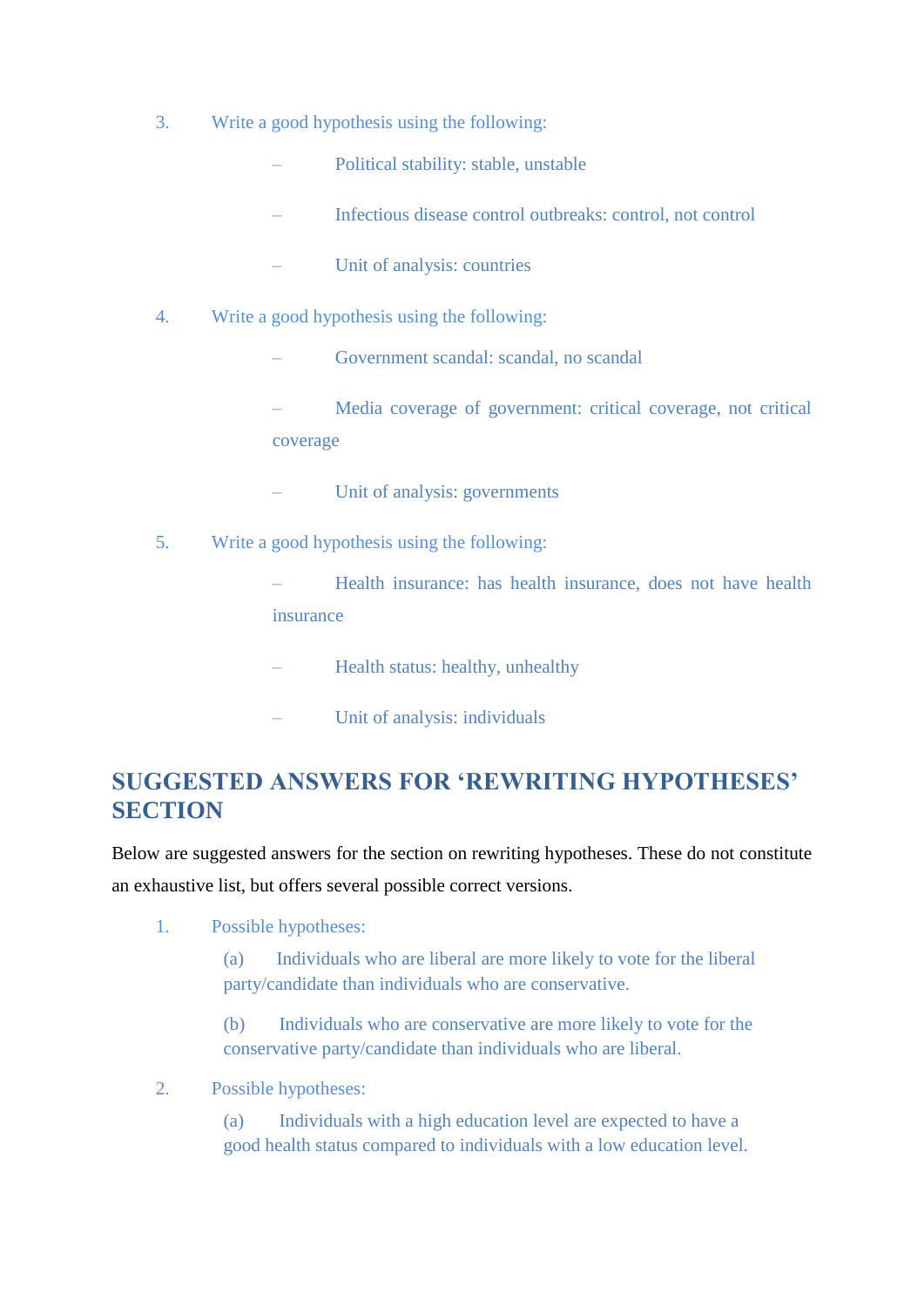- (b) Highly educated individuals are expected to have better health than poorly educated individuals.
- (c) As education level increases, individuals' health is expected to be better.
- 3. Possible hypotheses:

(a) Cities with high poverty rates are expected to have high murder rates compared to cities with low poverty rates.

(b) Cities with low poverty rates are expected to have low murder rates compared to cities with high poverty rates.

(c) As the poverty rate in a city increases, the murder rate is expected to increase.

4. Possible hypotheses:

(a) US states that have elected judges are expected to have long average prison sentences compared to US states that do not have elected judges.

(b) US states that do not have elected judges are expected to have short average prison sentences compared to US states that do have elected judges.

5. Possible hypotheses:

(a) Countries with free university costs are expected to have more first-time university students than countries without free university costs.

(b) Countries with low university costs are expected to have more first-time university students than countries with high university costs.

(c) As the cost of university increases, countries are expected to have fewer first-time university students.

6. Possible hypotheses:

(a) Cities with a high amount of tourism are expected to have less affordable housing than cities with a low amount of tourism.

(b) High-tourism cities are expected to have more unaffordable housing compared to low tourism cities.

(c) As the amount of tourism increases, affordable housing in cities decreases.

7. Possible hypotheses:

(a) US states with high sales tax are expected to have lower economic growth than US states with low sales tax.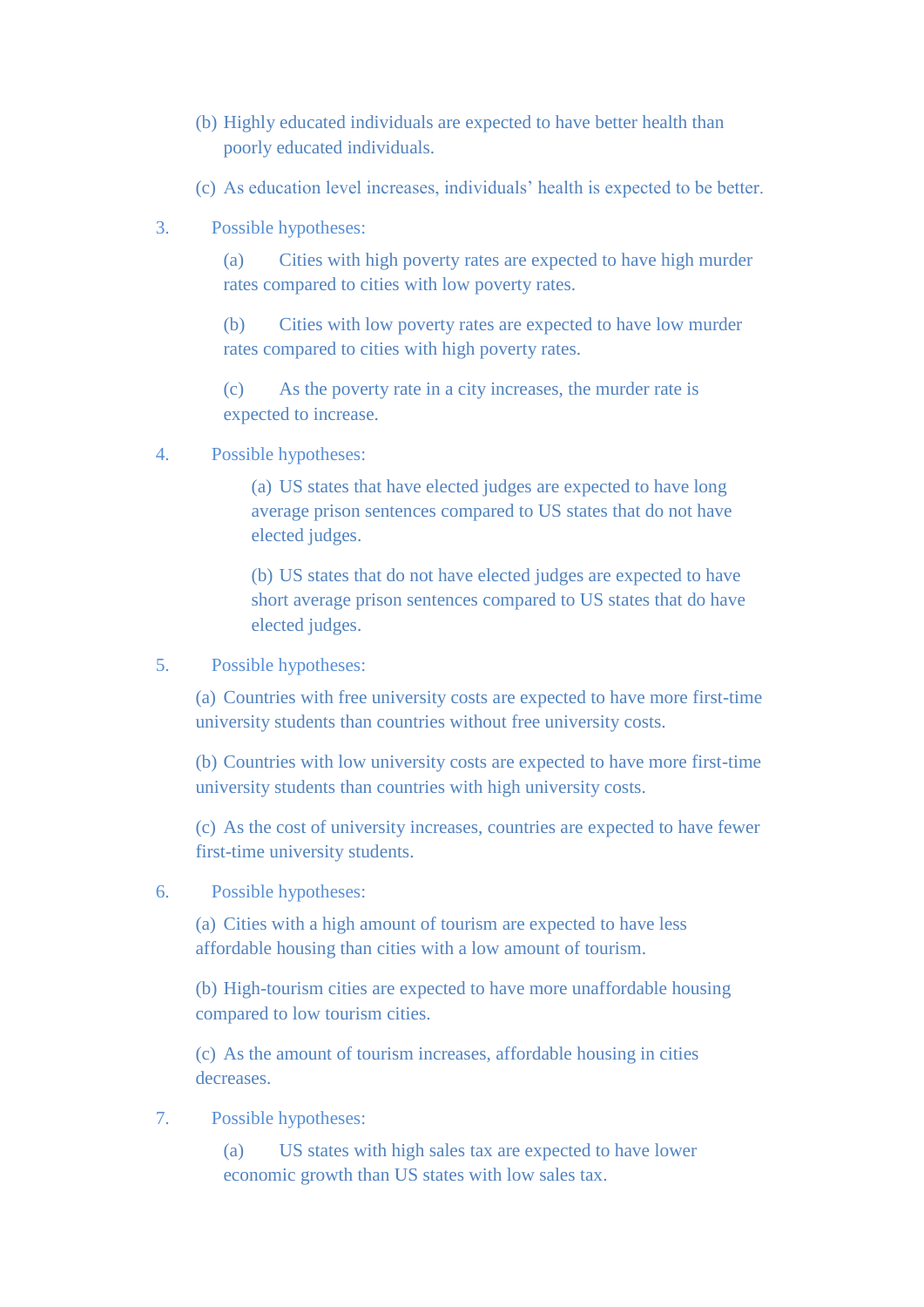(b) High-sales-tax US states are expected to have low economic growth compared to low-sales-tax US states.

(c) As sales tax increases in a state, economic growth is expected to decrease.

## 8. Possible hypotheses:

(a) Cities that offer bounties for invasive snakes are expected to have fewer invasive snakes than cities that do not offer bounties.

(b) Cities that do not offer bounties for invasive snakes are expected to have more invasive snakes than cities that do offer bounties.

#### 9. Possible hypotheses:

(a) Countries that have the death penalty are expected to have less crime than countries that do not have the death penalty.

(b) Countries that do not have the death penalty are expected to have more crime than countries that do have the death penalty.

## 10. Possible hypotheses:

(a) Cities with many parks are expected to have higher levels of happiness than cities with few parks.

(b) Cities with few parks are expected to have lower levels of happiness than cities with many parks.

(c) As the number of city parks increases, the level of happiness in the city is expected to increase.

#### 11. Possible hypotheses:

(a) Cities with many cloudy days are expected to have many suicides compared to cities with few cloudy days.

(b) Cities with few cloudy days are expected to have few suicides compared to cities with many cloudy days.

(c) As the number of cloudy days in a city increases, the number of suicides is expected to increase.

### 12. Possible hypotheses:

(a) Nations with a strong national identity are more likely to secede compared to nations with a weak national identity.

(b) Nations with a weak national identity are less likely to secede compared to nations with a strong national identity.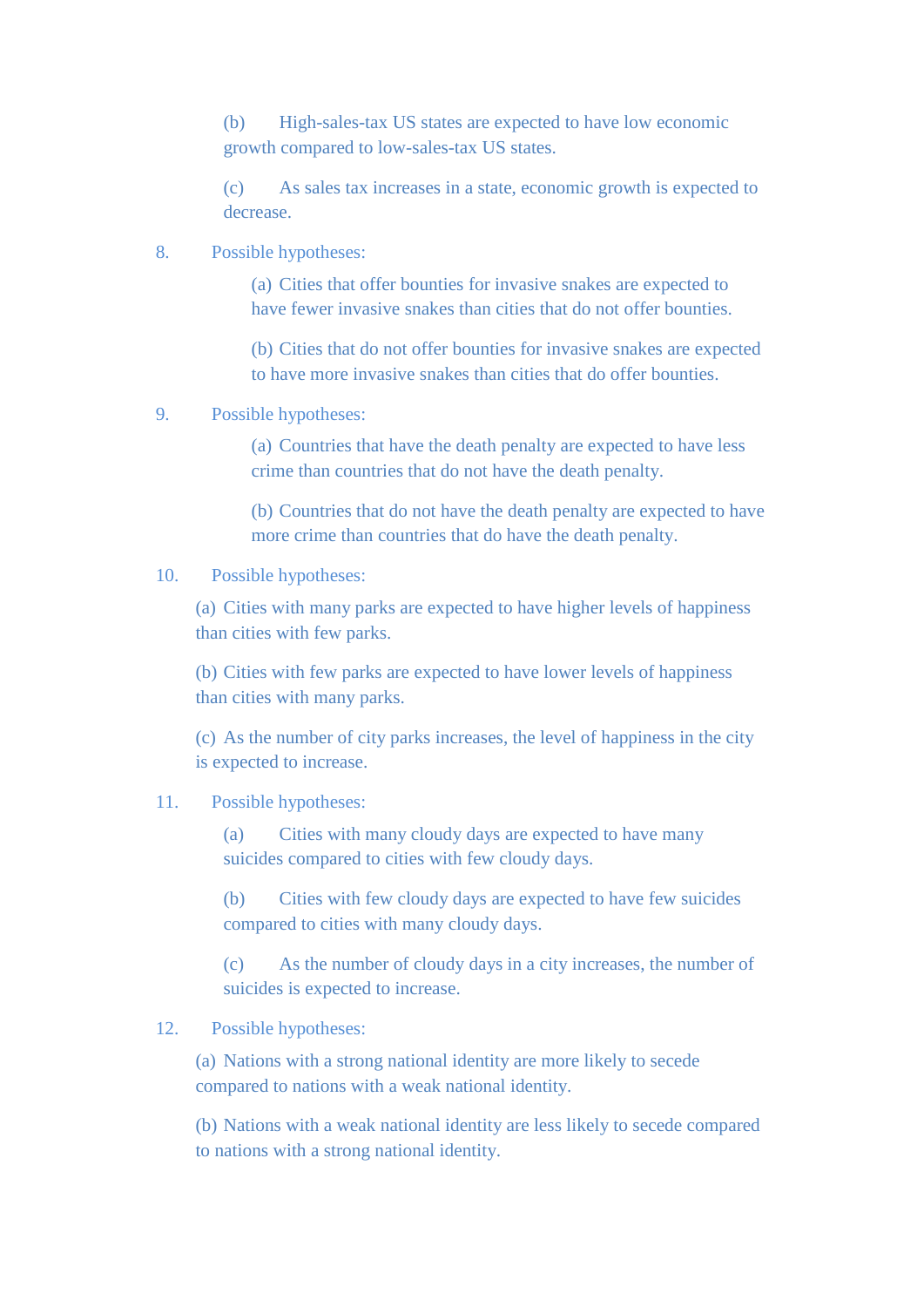(c) As the strength of a nation's identity increases, the likelihood of seceding increases.

### 13. Possible hypotheses:

(a) Individuals who consume a lot of fizzy drinks are expected to have more tooth decay than individuals who consume few fizzy drinks.

(b) Individuals who consume few fizzy drinks are expected to have less tooth decay than individuals who consume a lot of fizzy drinks.

(c) As consumption of fizzy drinks increases, individuals are expected to have more tooth decay.

### 14. Possible hypotheses:

(a) Companies that use anonymous job applications are more likely to have fair hiring practices than companies that do not use anonymous job applications.

(b) Companies that do not use anonymous job applications are more likely to have unfair hiring practices than companies that do use anonymous job applications.

## 15. Possible hypotheses:

(a) Countries with fast internet speeds are expected to have high levels of technological innovation compared to countries with slow internet speeds.

(b) Countries with fast internet speeds are expected to have higher levels of technological innovation than countries with slow internet speeds.

(c) As internet speeds increase in a country, technological innovation is expected to increase.

## **SUGGESTED ANSWERS FOR 'BEGINNING WITH VARIABLES' SECTION**

Below are suggested answers for the section on creating hypotheses when starting just with variables. These do not constitute an exhaustive list, but offers several possible correct versions.

1. Possible hypotheses:

(a) Individuals who frequently attend religious services are expected to be (more) conservative compared to individuals who do not frequently attend religious services.

(b) Individuals who do not frequently attend religious services are